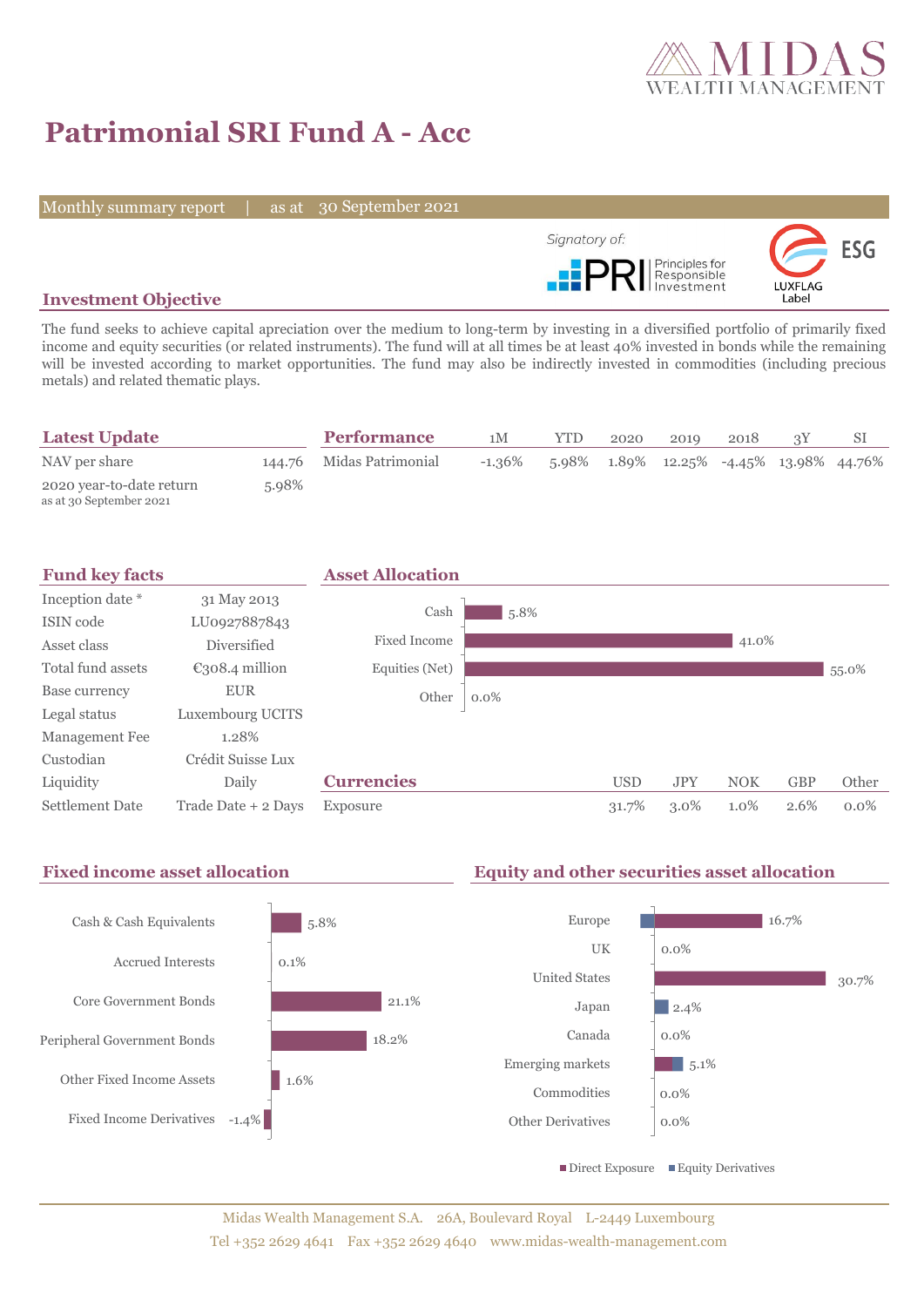

# **Patrimonial SRI Fund A - Acc**

Monthly summary report | as at 30 September 2021

| Top 10 fixed income holdings          | Rating       | Weight  | <b>Fixed income rating breakdown</b> |         |  |
|---------------------------------------|--------------|---------|--------------------------------------|---------|--|
| HELLENIC REPUBLI : GGB 4 3/8 08/01/22 | $BB-$        | 3.8%    |                                      |         |  |
| BTPS: BTPS 1 07/15/22                 | BBB-         | 3.4%    | AAA                                  | 28.5%   |  |
| BUNDESSCHATZANW: BKO o 03/11/22       | AAA          | 3.4%    | AA                                   | 18.3%   |  |
| BTPS: BTPS 0.35 02/01/25              | BBB-         | 3.0%    | А                                    | 8.6%    |  |
| BUNDESSCHATZANW: BKO o 06/16/23       | AAA          | 2.6%    | <b>BBB</b>                           | 33.4%   |  |
| SPANISH GOV'T: SPGB o 01/31/26        | $BBB+$       | $2.3\%$ | <b>BB</b>                            | 11.2%   |  |
| IRISH GOVT : IRISH $1.05/15/26$       | $\mathbf{A}$ | 1.9%    | $\, {\bf B}$                         | $0.0\%$ |  |
| SPANISH GOV'T: SPGB 0.4 04/30/22      | $BBB+$       | 1.8%    | <b>CCC</b>                           | $0.0\%$ |  |
| FRANCE O.A.T.: FRTR 0 02/25/22        | AA           | 1.8%    | <b>NR</b>                            |         |  |
| REP OF POLAND: POLAND 0 02/10/25      | $A-$         | 1.6%    |                                      | $0.0\%$ |  |

| Top 10 equity holdings         | Sector                        | Weight | Eо |
|--------------------------------|-------------------------------|--------|----|
| <b>BROADCOM INC</b>            | <b>Information Technology</b> | 2.8%   |    |
| <b>MICROSOFT CORP</b>          | <b>Information Technology</b> | 2.7%   |    |
| AMAZON.COM INC                 | <b>Consumer Discretionary</b> | 2.5%   |    |
| <b>APPLE INC</b>               | <b>Information Technology</b> | 1.9%   |    |
| <b>JPMORGAN CHASE &amp; CO</b> | Financials                    | 1.9%   |    |
| <b>IOVIA HOLDINGS INC</b>      | <b>Health Care</b>            | 1.9%   |    |
| <b>ASML HOLDING NV</b>         | <b>Information Technology</b> | 1.9%   |    |
| UNITEDHEALTH GROUP INC         | <b>Health Care</b>            | 1.9%   |    |
| <b>NIKE INC</b>                | <b>Consumer Discretionary</b> | 1.7%   |    |
| <b>SIEMENS HEALTHINEERS AG</b> | <b>Health Care</b>            | 1.7%   |    |

### **Top 10 equity holdings** Sector Weight **Equity sector breakdown**





## **Thematics breakdown Top 5 funds and other holdings**

| iShares STOXX Europe 600 Oil & Gas UCITS 1.6%    |         |  |
|--------------------------------------------------|---------|--|
| iShares EURO STOXX Banks 30-15 UCITS ET 1.4%     |         |  |
| Allianz China A-Shares                           | $1.0\%$ |  |
| Amundi MSCI Emerging Markets UCITS ETF           |         |  |
| iShares S&P 500 Financials Sector UCITS ETI 1.0% |         |  |